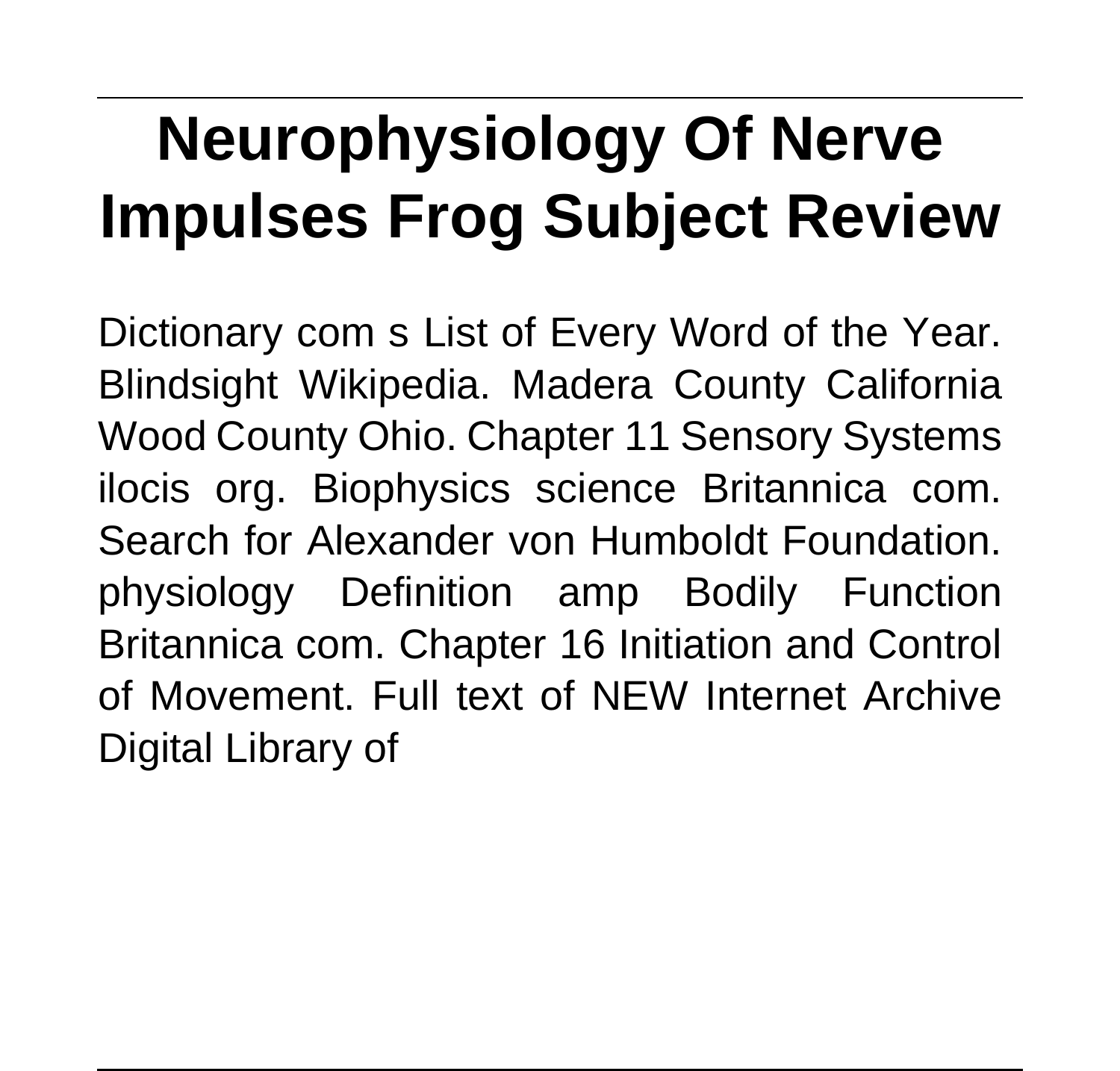#### **Dictionary Com S List Of Every Word Of The Year**

**November 28th, 2017 - A List Of Every Word Of The Year Selection Released By Dictionary Com Dictionary Com S First Word Of The Year Was Chosen In 2010**'

'**BLINDSIGHT WIKIPEDIA**

MAY 3RD, 2018 - HISTORY WE OWE MUCH OF OUR CURRENT

UNDERSTANDING OF BLINDSIGHT TO EARLY EXPERIMENTS ON

MONKEYS ONE MONKEY IN PARTICULAR HELEN COULD BE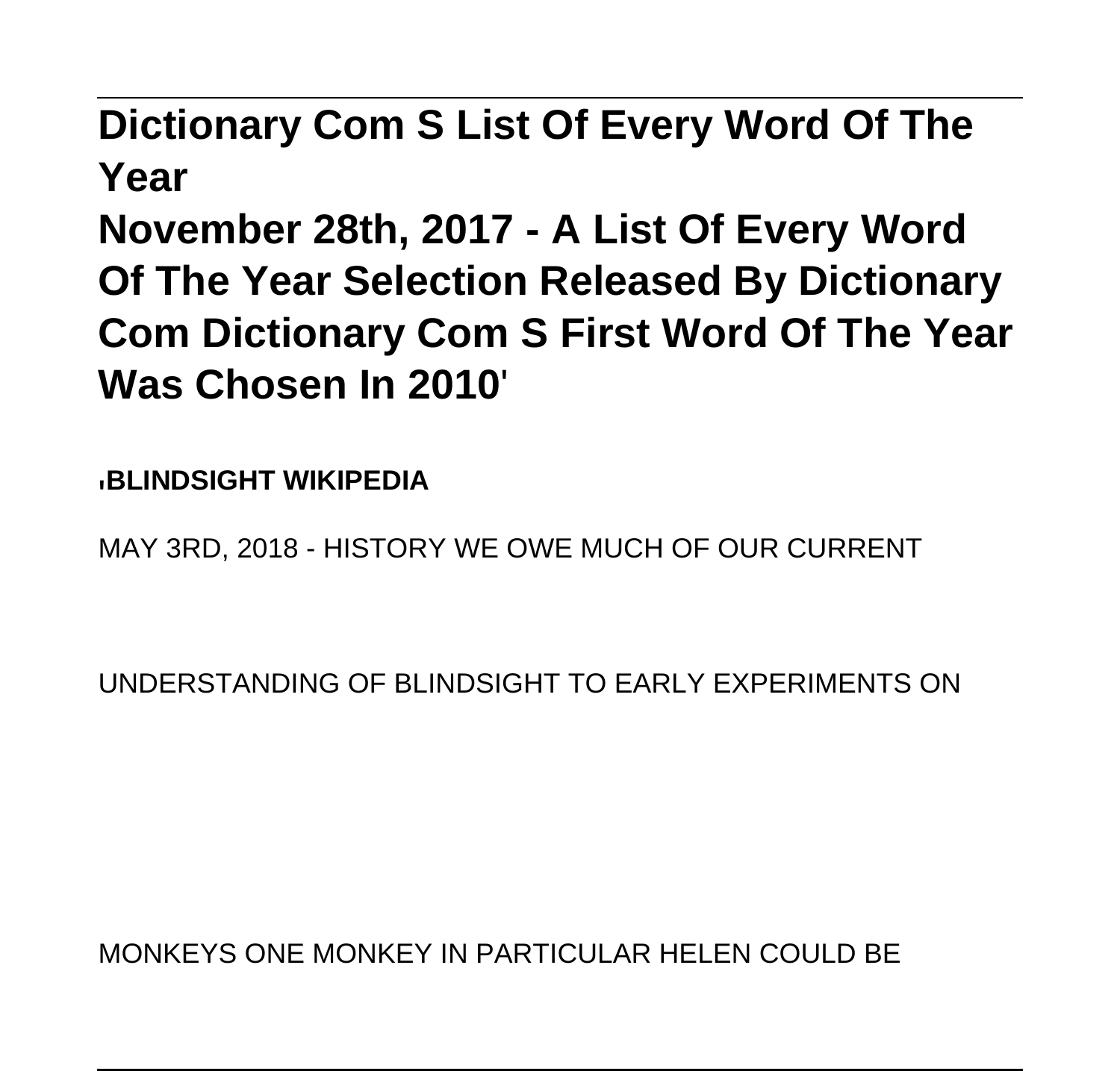#### CONSIDERED THE STAR MONKEY IN VISUAL RESEARCH BECAUSE SHE WAS THE ORIGINAL BLINDSIGHT SUBJECT<sup>1</sup>**madera county california wood county ohio**

may 7th, 2018 - madera county california wood county ohio'

# '**Chapter 11 Sensory Systems ilocis org May 8th, 2018 - Chapter 11 Sensory Systems THE EAR Marcel André Boillat Anatomy The ear is the sensory organ responsible for hearing and the maintenance of equilibrium via the detection of body position and of head movement**'

### '**biophysics science britannica com** may 10th, 2018 - biophysics biophysics discipline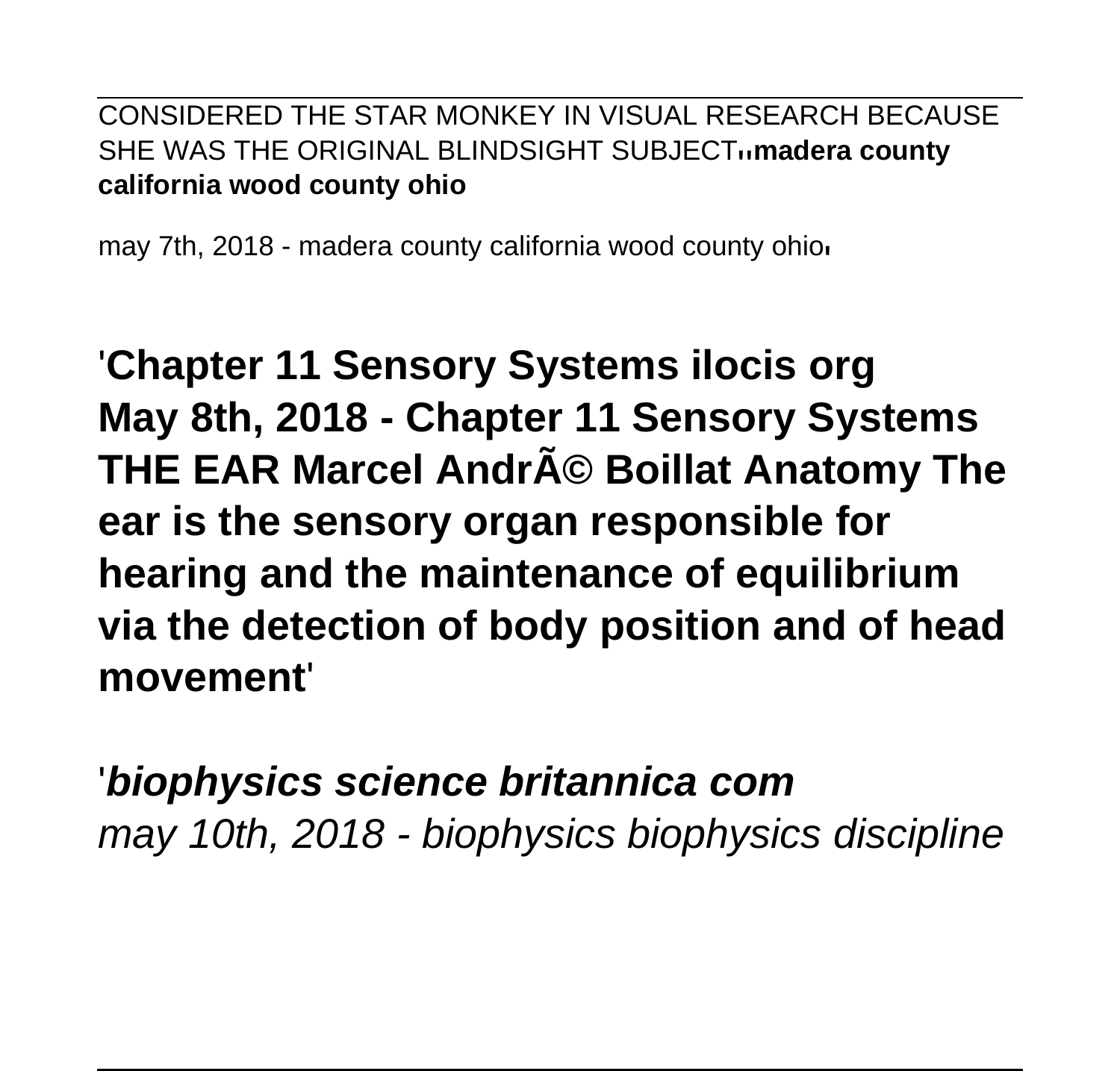concerned with the application of the principles and methods of physics and the other physical sciences to the solution of biological problems'

### '**SEARCH FOR ALEXANDER VON HUMBOLDT FOUNDATION**

MAY 8TH, 2018 - BIBLIOGRAPHIA HUMBOLDTIANA PUBLICATIONS IN 2011 FIELD OF RESEARCH ABASHNIK DR HABIL VOLODYMYR CHARKOWER UNIVERSITĤT FļR WIRTSCHAFT UND RECHT UKRAINE '**physiology Definition amp Bodily Function Britannica com May 7th, 2018 - Physiology Physiology study**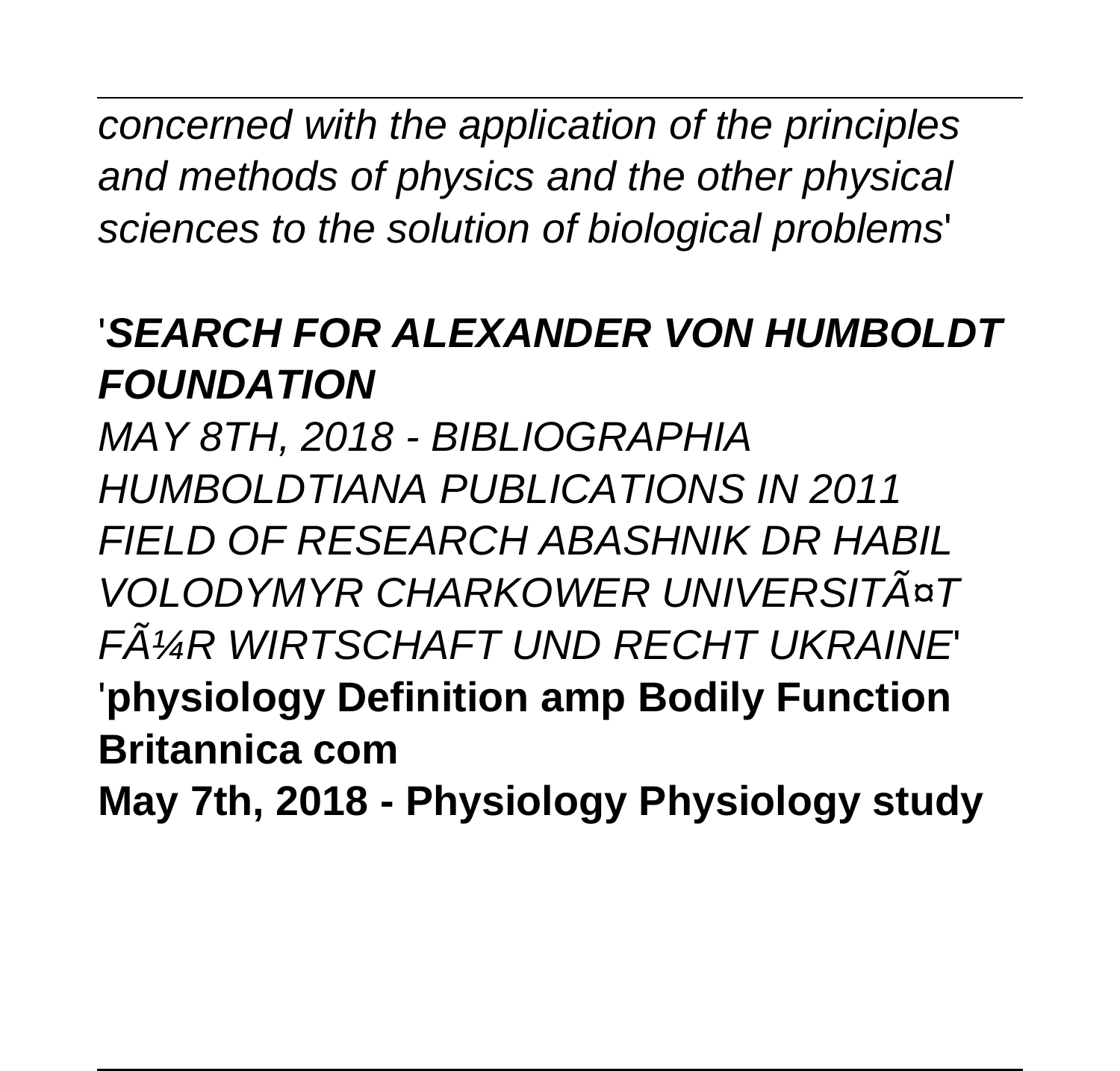## **of the functioning of living organisms and of the functioning of their constituent tissues or cells**''**Chapter 16 Initiation and Control of Movement**

May 10th, 2018 - Chapter 16 INITIATION AND CONTROL OF MOVEMENT C ontrol over movement is exerted by all parts of the nervous system not just those identified as motor in textbooks The participation of alpha motoneurons in motor control is obvious without them there can be no movement''**full text of new internet archive digital library of**

**may 7th, 2018 - search metadata search text contents search tv news captions search**